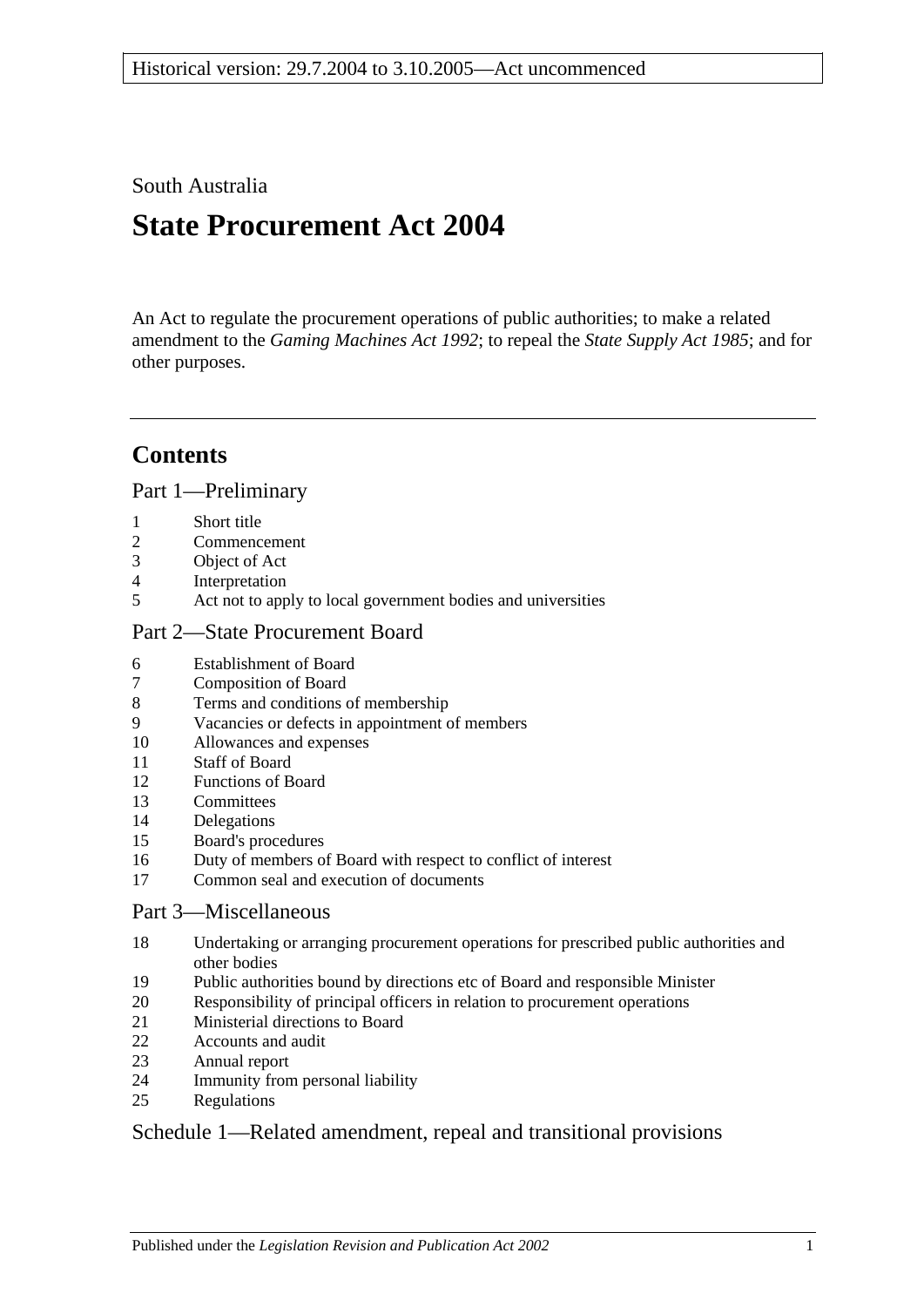# Part 1—Preliminary

1 [Amendment provisions](#page-10-1) Part 2—Amendment of *Gaming Machines Act 1992* 2 [Amendment of section 3—Interpretation](#page-10-2) Part 3—Repeal of *State Supply Act 1985* 3 [Repeal of Act](#page-10-3) Part 4—Transitional provisions 4 [Transitional provisions relating to Board](#page-10-4) [Legislative history](#page-11-0)

### <span id="page-1-0"></span>**The Parliament of South Australia enacts as follows:**

# **Part 1—Preliminary**

#### <span id="page-1-1"></span>**1—Short title**

This Act may be cited as the *State Procurement Act 2004*.

#### <span id="page-1-2"></span>**2—Commencement**

This Act will come into operation on a day to be fixed by proclamation.

#### <span id="page-1-3"></span>**3—Object of Act**

- (1) The object of this Act is to advance government priorities and objectives by a system of procurement for public authorities directed towards—
	- (a) obtaining value in the expenditure of public money; and
	- (b) providing for ethical and fair treatment of participants; and
	- (c) ensuring probity, accountability and transparency in procurement operations.
- (2) The Board and the Minister must, in administering this Act, have regard to and seek to further the object of this Act.

#### <span id="page-1-4"></span>**4—Interpretation**

In this Act, unless the contrary intention appears—

*administrative unit* means an administrative unit under the *[Public Sector Management](http://www.legislation.sa.gov.au/index.aspx?action=legref&type=act&legtitle=Public%20Sector%20Management%20Act%201995)  Act [1995](http://www.legislation.sa.gov.au/index.aspx?action=legref&type=act&legtitle=Public%20Sector%20Management%20Act%201995)*;

*Board* means the State Procurement Board established under [Part 2;](#page-3-1)

*local government body* means a council within the meaning of the *[Local Government](http://www.legislation.sa.gov.au/index.aspx?action=legref&type=act&legtitle=Local%20Government%20Act%201999)  Act [1999](http://www.legislation.sa.gov.au/index.aspx?action=legref&type=act&legtitle=Local%20Government%20Act%201999)* or any body (whether incorporated or unincorporated) established by a council or councils and declared by the regulations to be a local government body;

*prescribed public authority* means a person or body that has been declared by the regulations to be a prescribed public authority for the purposes of this Act;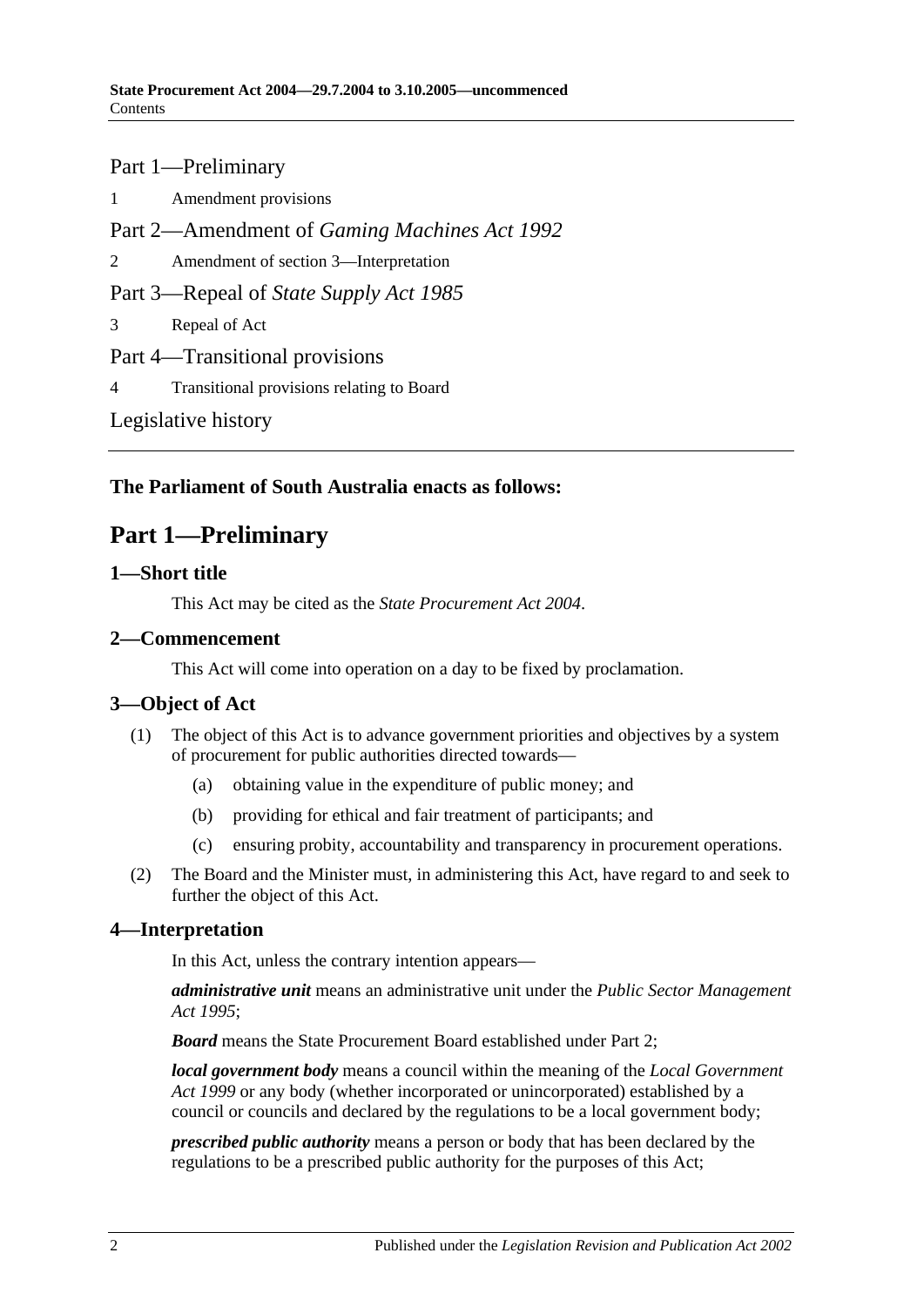*principal officer*, in relation to a public authority, means—

- (a) if the authority consists of a single person (including a corporation sole but not any other body corporate)—that person;
- (b) if the authority consists of an unincorporated board or committee—the presiding officer;
- (c) in any other case—the chief executive officer of the authority or a person declared by the regulations to be the principal officer of the authority;

*procurement operations*, in relation to an authority, means—

- (a) the procurement of goods or services required by the authority for its operations, including (without limitation) the procurement of—
	- (i) a supply of electricity, gas or any other form of energy; or
	- (ii) intellectual property; or
- (b) the management of goods of the authority, including (without limitation) the care, custody, storage, inspection, stocktaking or distribution of goods of the authority; or
- (c) the management of the authority's contracts for services; or
- (d) the disposal of goods surplus to the authority's requirements,

but does not include operations excluded from this definition by the regulations;

#### *public authority* means—

- (a) an administrative unit or other agency or instrumentality of the Crown; or
- (b) any incorporated or unincorporated body—
	- (i) established for a public purpose by an Act; or
	- (ii) established for a public purpose under an Act (other than an Act providing for the incorporation of companies or associations, co-operatives, societies or other voluntary organisations); or
	- (iii) established or subject to control or direction by the Governor, a Minister of the Crown or any instrumentality or agency of the Crown (whether or not established by or under an Act or an enactment); or
- (c) a person or body declared by the regulations to be a public authority for the purposes of this Act,

but does not include a prescribed public authority;

*responsible Minister*, in relation to an authority, means—

- (a) if the authority is an administrative unit—the Minister responsible for that administrative unit;
- (b) if the authority is a body established by an Act—the Minister responsible for the administration of that Act;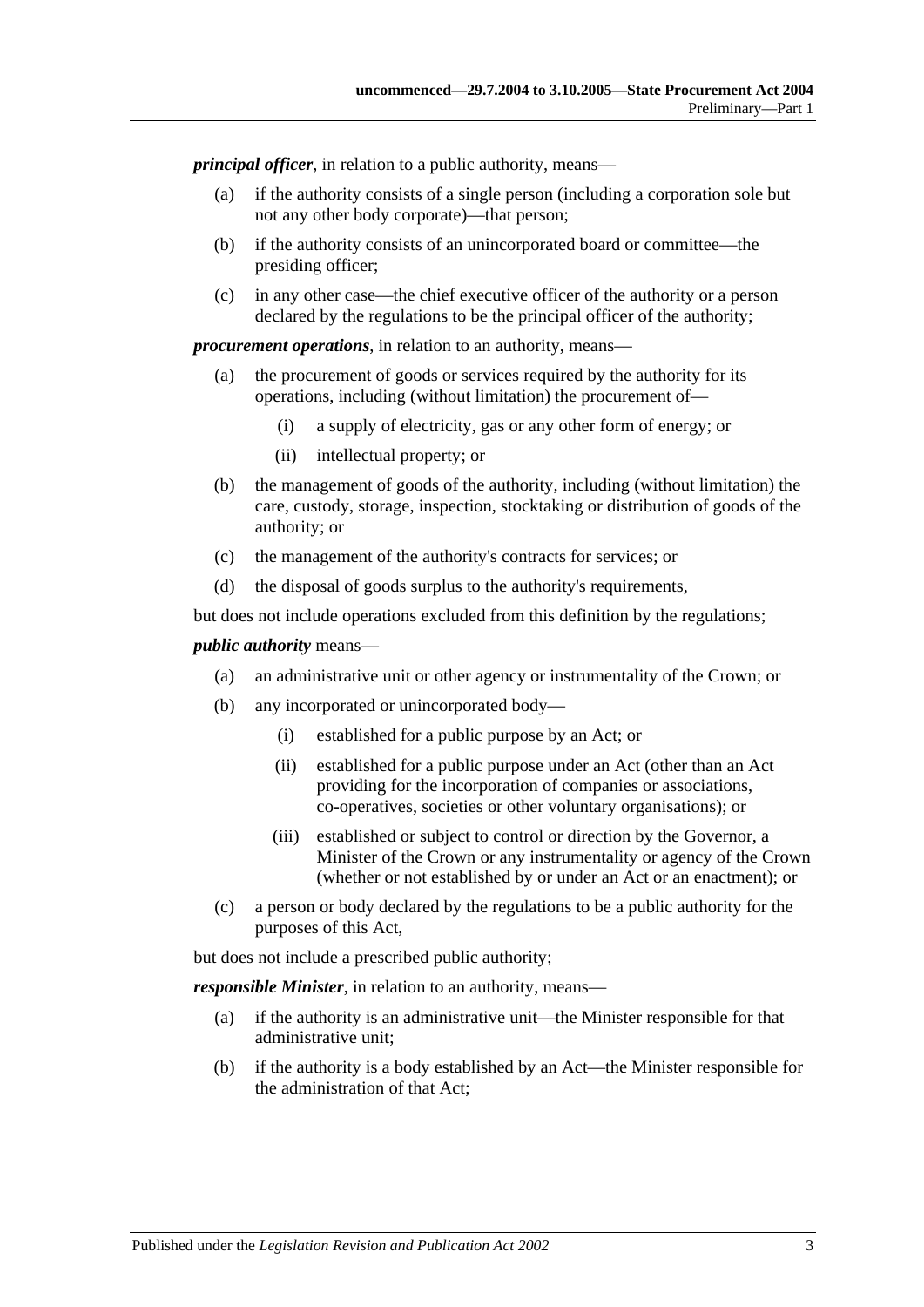- (c) if the authority is a body established under an Act (other than the *[Public](http://www.legislation.sa.gov.au/index.aspx?action=legref&type=act&legtitle=Public%20Sector%20Management%20Act%201995)  [Sector Management Act](http://www.legislation.sa.gov.au/index.aspx?action=legref&type=act&legtitle=Public%20Sector%20Management%20Act%201995) 1995*, the *[Public Corporations Act](http://www.legislation.sa.gov.au/index.aspx?action=legref&type=act&legtitle=Public%20Corporations%20Act%201993) 1993* or an Act providing for the incorporation of companies or associations, co-operatives, societies or other voluntary organisations)—the Minister responsible for the administration of that Act;
- (d) if the authority is a subsidiary under the *[Public Corporations Act](http://www.legislation.sa.gov.au/index.aspx?action=legref&type=act&legtitle=Public%20Corporations%20Act%201993) 1993* of a public corporation established by an Act—the Minister responsible for the administration of that Act;
- (e) if the authority is a subsidiary under the *[Public Corporations Act](http://www.legislation.sa.gov.au/index.aspx?action=legref&type=act&legtitle=Public%20Corporations%20Act%201993) 1993* of an incorporated Minister—that Minister;
- (f) in any other case—the Minister responsible for that authority.

#### <span id="page-3-0"></span>**5—Act not to apply to local government bodies and universities**

This Act (other than [section](#page-8-2) 18) does not apply in relation to a local government body or a university.

## <span id="page-3-1"></span>**Part 2—State Procurement Board**

#### <span id="page-3-2"></span>**6—Establishment of Board**

- (1) The State Procurement Board is established.
- (2) The Board—
	- (a) is a body corporate; and
	- (b) has perpetual succession and a common seal; and
	- (c) is capable of suing and being sued in its corporate name; and
	- (d) has all the powers of a natural person that are capable of being exercised by a body corporate; and
	- (e) has the functions and powers assigned or conferred by or under this Act or any other Act.
- (3) The Board is an agency of the Crown and holds its property on behalf of the Crown.
- (4) If a document appears to bear the common seal of the Board, it will be presumed, in the absence of proof to the contrary, that the common seal of the Board was duly affixed to the document.

#### <span id="page-3-3"></span>**7—Composition of Board**

- <span id="page-3-5"></span><span id="page-3-4"></span>(1) The Board consists of the following members:
	- (a) the presiding member, being the chief executive of the administrative unit that has, subject to the Minister, responsibility for administering this Act or a nominee of the chief executive; and
	- (b) 8 members appointed by the Governor, of whom—
		- (i) 4 must be members or officers of public authorities or prescribed public authorities; and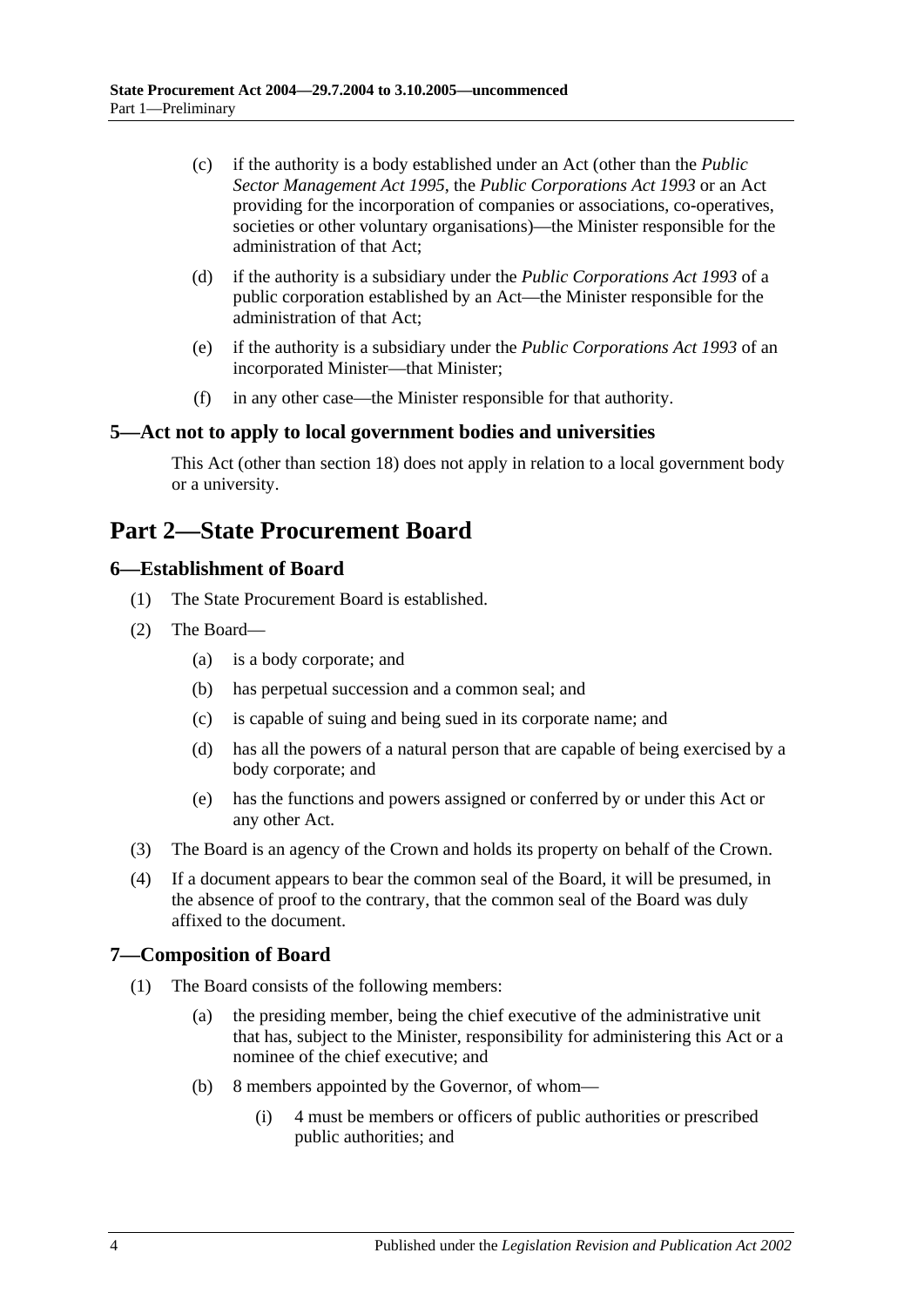- (ii) 4 must be persons who are not members or officers of public authorities or prescribed public authorities.
- (2) The membership of the Board appointed under [subsection](#page-3-4) (1)(b) must include persons who together have, in the Minister's opinion, practical knowledge of, and experience or expertise in, procurement, private commerce or industry, industry development, industrial relations, information technology, risk management, environmental protection and management, community service and social inclusion.
- (3) At least 1 appointed member of the Board must be a woman and at least 1 must be a man.

#### <span id="page-4-0"></span>**8—Terms and conditions of membership**

- (1) An appointed member of the Board will be appointed on conditions determined by the Governor and for a term, not exceeding 2 years, specified in the instrument of appointment and, at the expiration of a term of appointment, is eligible for reappointment.
- <span id="page-4-4"></span>(2) The Governor may remove an appointed member of the Board from office—
	- (a) for breach of, or non-compliance with, a condition of appointment; or
	- (b) for misconduct; or
	- (c) for failure or incapacity to carry out official duties satisfactorily.
- (3) The office of an appointed member of the Board becomes vacant if the member—
	- (a) dies; or
	- (b) completes a term of office and is not reappointed; or
	- (c) resigns by written notice to the Minister; or
	- (d) in the case of a member appointed under section  $7(1)(b)(i)$ —ceases to be a member or officer of a public authority or prescribed public authority; or
	- (e) is removed from office under [subsection](#page-4-4) (2).
- (4) On the office of an appointed member of the Board becoming vacant, a person must be appointed in accordance with this Act to the vacant office.

#### <span id="page-4-1"></span>**9—Vacancies or defects in appointment of members**

An act or proceeding of the Board is not invalid by reason only of a vacancy in its membership or a defect in the appointment of a member.

#### <span id="page-4-2"></span>**10—Allowances and expenses**

A member of the Board is entitled to allowances and expenses determined by the Governor.

#### <span id="page-4-3"></span>**11—Staff of Board**

- (1) The Board will have such staff (comprised of persons employed in the Public Service of the State) as is necessary for the purposes of this Act.
- (2) The Board may, with the approval of the Minister administering an administrative unit of the Public Service, make use of the officers of that unit.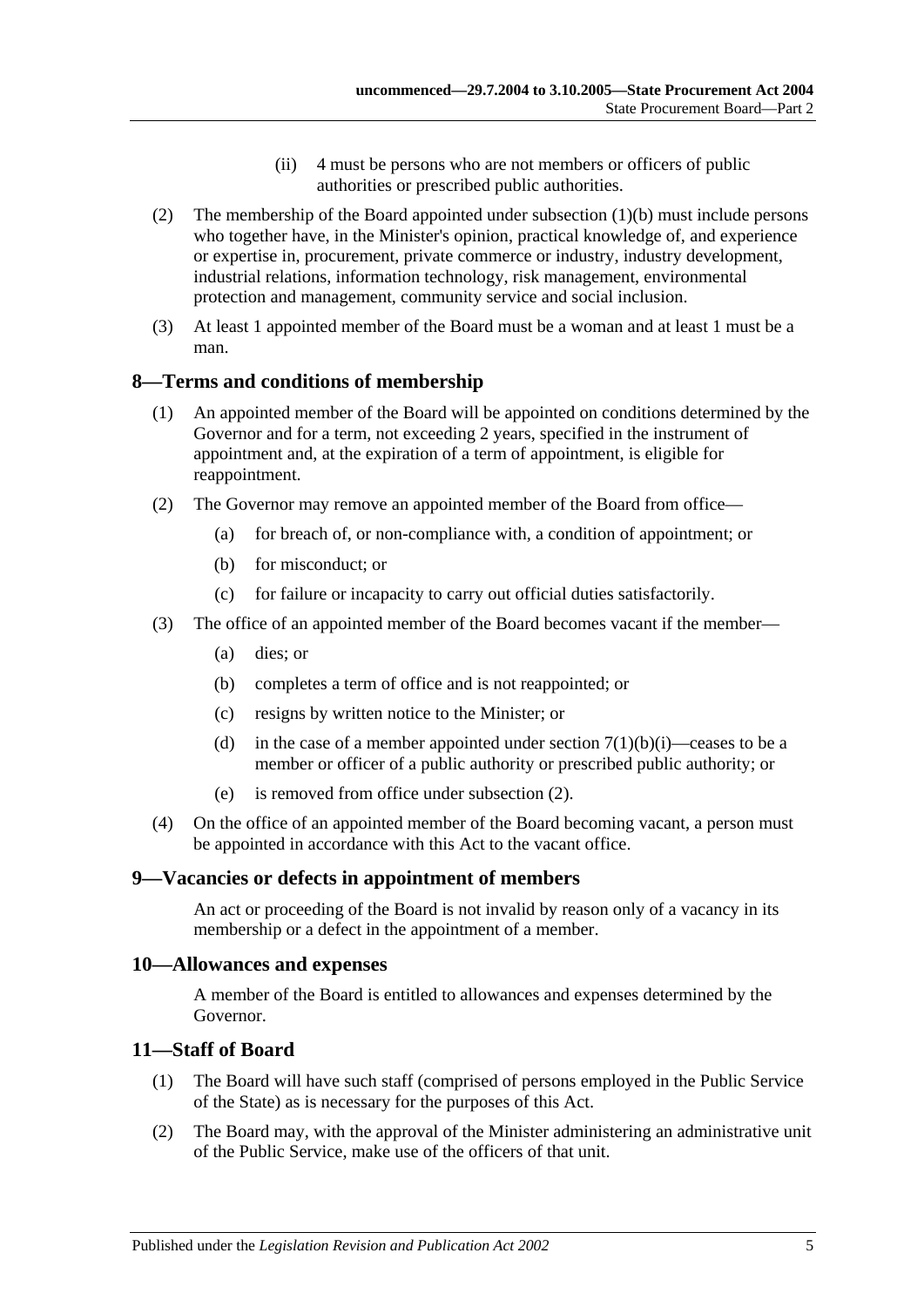(3) The Board may, with the approval of a public authority (being a body corporate), make use of the officers of that public authority.

#### <span id="page-5-0"></span>**12—Functions of Board**

- (1) The Board has the following functions:
	- (a) to facilitate strategic procurement by public authorities by setting the strategic direction of procurement practices across government;
	- (b) to develop, issue and keep under review policies, principles and guidelines relating to the procurement operations of public authorities;
	- (c) to develop, issue and keep under review standards for procurement by public authorities using electronic procurement systems;
	- (d) to give directions relating to the procurement operations of public authorities;
	- (e) to investigate and keep under review levels of compliance with the Board's procurement policies, principles, guidelines, standards and directions;
	- (f) to undertake, make arrangements for or otherwise facilitate or support the procurement operations of public authorities;
	- (g) to assist in the development and delivery of training and development courses and activities relevant to the procurement operations of public authorities;
	- (h) to provide advice and make recommendations to responsible Ministers and principal officers on any matters relevant to the procurement operations of public authorities;
	- (i) to carry out the Board's functions in relation to prescribed public authorities and any other functions assigned to the Board under this Act.
- (2) For the purpose of performing its functions, the Board may—
	- (a) acquire, hold, deal with and dispose of real and personal property; and
	- (b) enter into any kind of contract or arrangement; and
	- (c) acquire or incur any other rights or liabilities; and
	- (d) direct a public authority to furnish to the Board documents or information relating to the operations of the authority; and
	- (e) exercise such other powers as are conferred on it under this Act or as are necessary for, or incidental to, the effective performance of its functions.

#### <span id="page-5-1"></span>**13—Committees**

- (1) The Board may establish committees—
	- (a) to advise the Board on any matter; or
	- (b) to carry out functions on behalf of the Board.
- (2) A committee will consist of—
	- (a) at least one member of the Board; and
	- (b) such other persons as the Board thinks fit to appoint.
- (3) The Board will determine who will be the presiding member of a committee.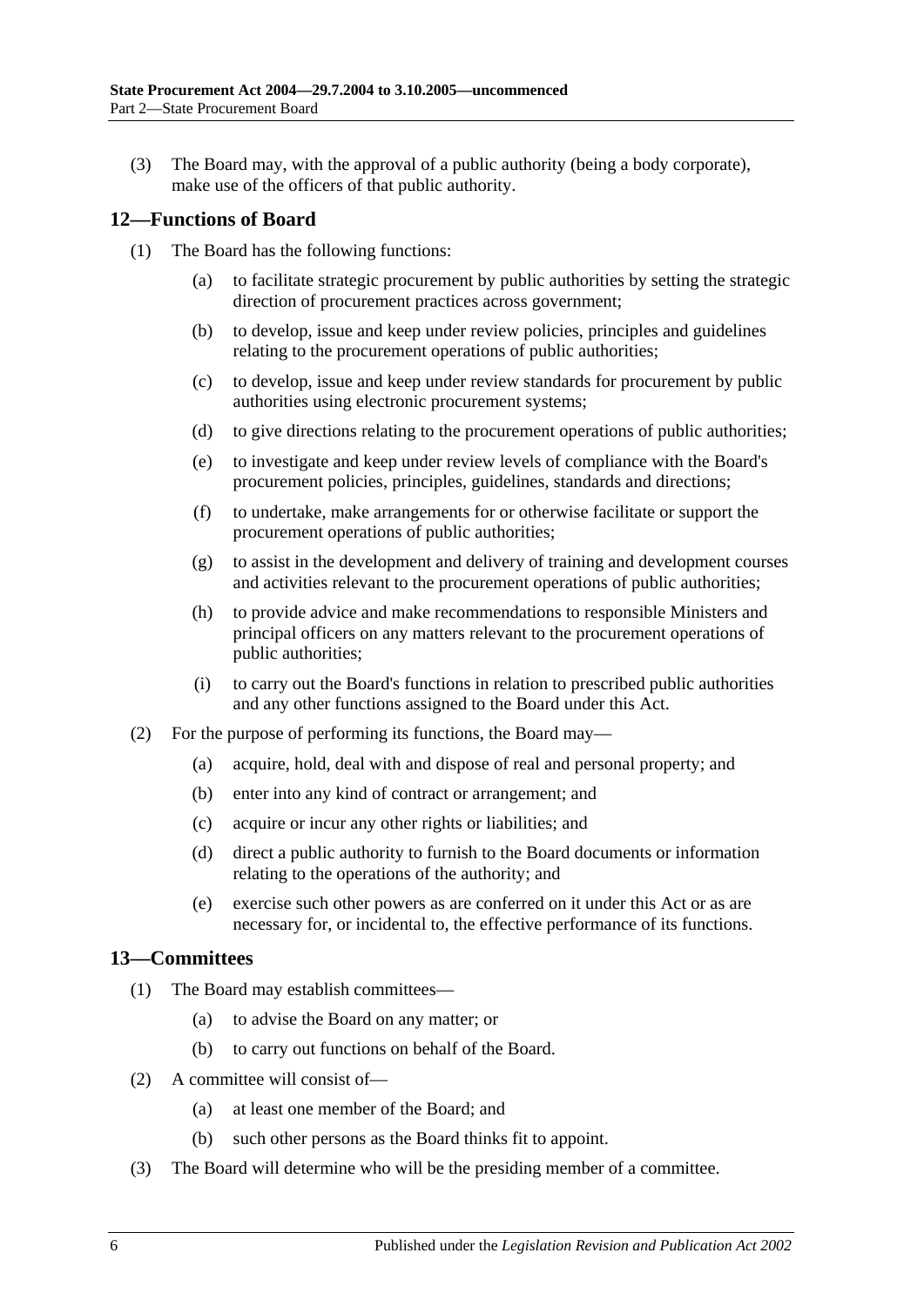(4) The procedures to be observed in relation to the conduct of the business of a committee will be as determined by the Board.

#### <span id="page-6-0"></span>**14—Delegations**

- (1) The Board may delegate any of its functions or powers under this Act other than this power of delegation.
- (2) A delegation—
	- (a) may be made to—
		- (i) a member of the Board; or
		- (ii) a committee established by the Board; or
		- (iii) a member of the staff of the Board; or
		- (iv) any other person engaged in the administration of this Act; and
	- (b) may be made subject to conditions and limitations specified in the instrument of delegation; and
	- (c) is revocable at will and does not derogate from the power of the delegator to act in a matter.

#### <span id="page-6-1"></span>**15—Board's procedures**

- (1) 5 members constitute a quorum of the Board.
- (2) The presiding member will, if present at a meeting of the Board, preside at that meeting, and in the absence of that member, the members present will decide who is to preside.
- (3) A decision carried by a majority of the votes cast by members of the Board at a meeting is a decision of the Board.
- (4) Each member present at a meeting of the Board has one vote on any question arising for decision and the member presiding at the meeting may exercise a casting vote if the votes are equal.
- (5) A conference by telephone or other electronic means between the members of the Board will, for the purposes of this section, be taken to be a meeting of the Board at which the participating members are present if—
	- (a) notice of the conference is given to all members in the manner determined by the Board for the purpose; and
	- (b) each participating member is capable of communicating with every other participating member during the conference.
- (6) A proposed resolution of the Board becomes a valid decision of the Board despite the fact that it is not voted on at a meeting of the Board if—
	- (a) notice of the proposed resolution is given to all members of the Board in accordance with procedures determined by the Board; and
	- (b) a majority of the members express concurrence in the proposed resolution by letter, facsimile transmission, e-mail or other written communication setting out the terms of the resolution.
- (7) The Board must have accurate minutes kept of its meetings.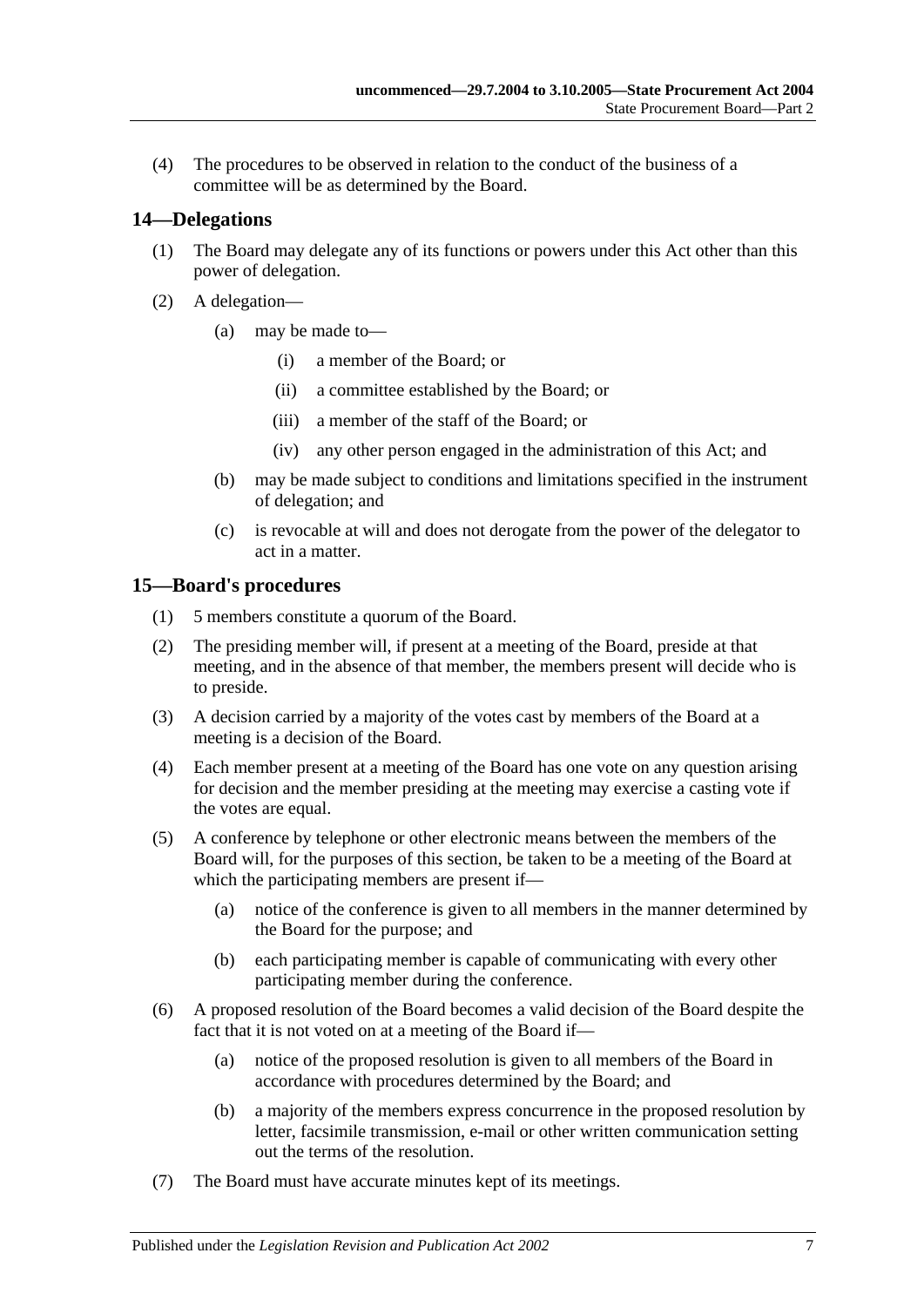(8) Subject to this Act, the Board may determine its own procedures.

#### <span id="page-7-0"></span>**16—Duty of members of Board with respect to conflict of interest**

- (1) A member of the Board who has a direct or indirect personal or pecuniary interest in a matter decided or under consideration by the Board—
	- (a) must, as soon as reasonably practicable, disclose in writing to the Board full and accurate details of the interest; and
	- (b) must not take part in any discussion by the Board relating to that matter; and
	- (c) must not vote in relation to that matter; and
	- (d) must be absent from the meeting room when any such discussion or voting is taking place.

Maximum penalty: \$20 000.

- (2) If a member of the Board makes a disclosure of interest and complies with the other requirements of subsection (1) in respect of a proposed contract—
	- (a) the contract is not liable to be avoided by the Board; and
	- (b) the member is not liable to account to the Board for profits derived from the contract.
- (3) If a member of the Board fails to make a disclosure of interest or fails to comply with any other requirement of subsection (1) in respect of a proposed contract, the contract is liable to be avoided by the Board or the Minister.
- (4) A contract may not be avoided under subsection (3) if a person has acquired an interest in property the subject of the contract in good faith for valuable consideration and without notice of the contravention.
- (5) Where a member of the Board has or acquires a personal or pecuniary interest, or is or becomes the holder of an office, such that it is reasonably foreseeable that a conflict might arise with his or her duties as a member of the Board, the member must, as soon as reasonably practicable, disclose in writing to the Board full and accurate details of the interest or office.

Maximum penalty: \$20 000.

- (6) A disclosure under this section must be recorded in the minutes of the Board and reported to the Minister.
- (7) If, in the opinion of the Minister, a particular interest or office of a member of the Board is of such significance that the holding of the interest or office is not consistent with the proper discharge of the duties of the member, the Minister may require the member either to divest himself or herself of the interest or office or to resign from the Board (and non-compliance with the requirement constitutes misconduct and hence a ground for removal of the member from the Board).
- (8) Without limiting the effect of this section, a member of the Board will be taken to have an interest in a matter for the purposes of this section if an associate of the member has an interest in the matter.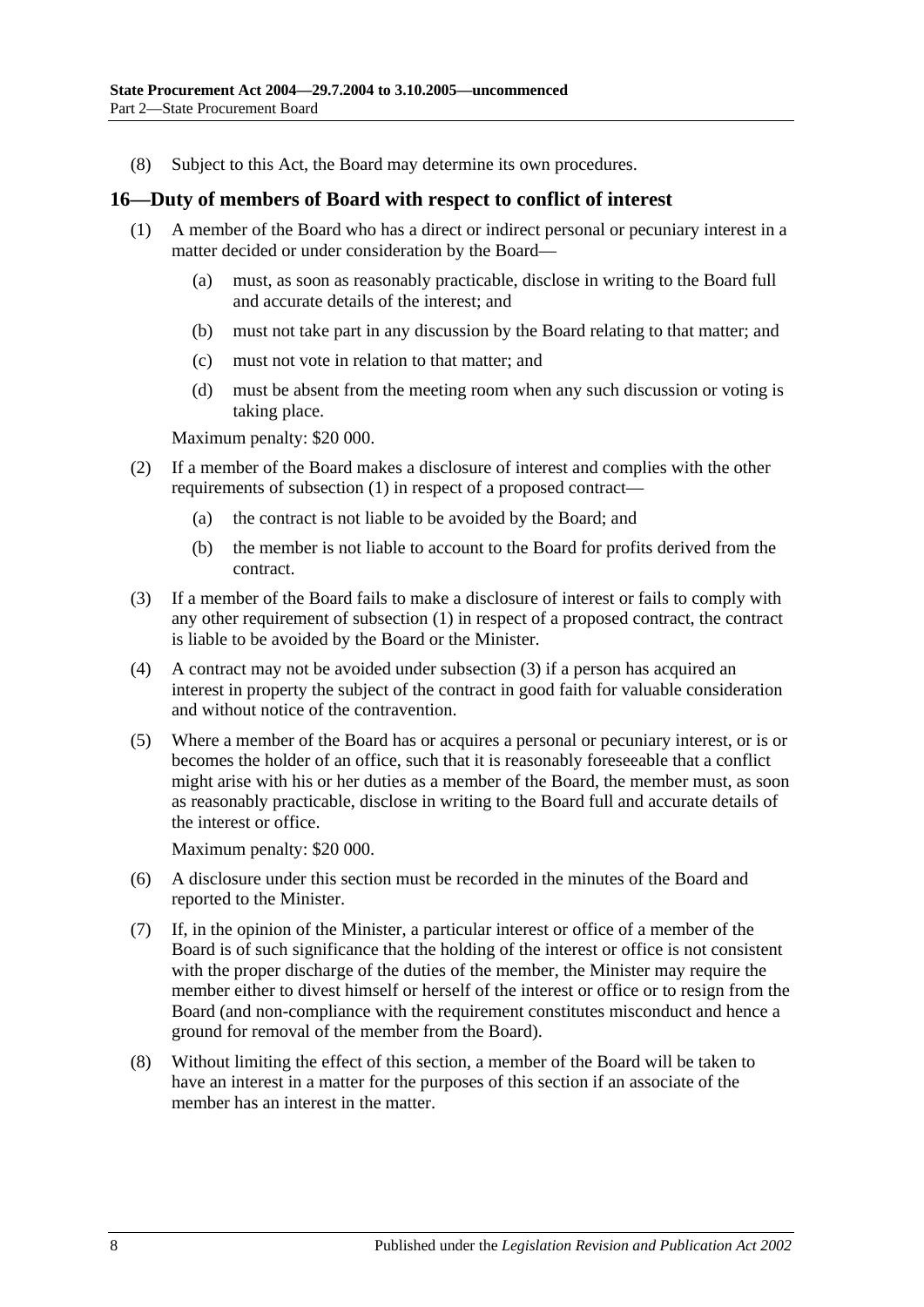- (9) This section does not apply in relation to a matter in which a member of the Board has an interest while the member remains unaware that he or she has an interest in the matter, but in any proceedings against the member the burden will lie on the member to prove that he or she was not, at the material time, aware of his or her interest.
- (10) In this section—

*associate* has the same meaning as in the *[Public Corporations Act](http://www.legislation.sa.gov.au/index.aspx?action=legref&type=act&legtitle=Public%20Corporations%20Act%201993) 1993*.

#### <span id="page-8-0"></span>**17—Common seal and execution of documents**

- (1) The common seal of the Board must not be affixed to a document except in pursuance of a decision of the Board, and the affixing of the seal must be attested by the signatures of 2 members.
- <span id="page-8-4"></span>(2) The Board may, by instrument under its common seal, authorise a member of the Board or any other person to execute documents on behalf of the Board subject to conditions and limitations (if any) specified in the instrument of authority.
- (3) Without limiting [subsection](#page-8-4) (2), an authority may be given so as to authorise 2 or more persons to execute documents jointly on behalf of the Board.
- (4) A document is duly executed by the Board if—
	- (a) the common seal of the Board is affixed to the document in accordance with this section; or
	- (b) the document is signed on behalf of the Board by a person or persons in accordance with an authority conferred under this section.

### <span id="page-8-1"></span>**Part 3—Miscellaneous**

#### <span id="page-8-2"></span>**18—Undertaking or arranging procurement operations for prescribed public authorities and other bodies**

The Board may, with the approval of the Minister, undertake or make arrangements for procurement operations for—

- (a) a prescribed public authority; or
- (b) a body other than a public authority or prescribed public authority.

#### <span id="page-8-3"></span>**19—Public authorities bound by directions etc of Board and responsible Minister**

- (1) A public authority (including every member or officer of the authority) is bound to comply with—
	- (a) any applicable policies, principles, guidelines, standards or directions issued or given by the Board; and
	- (b) any directions given by the responsible Minister on the advice or recommendation of the Board.
- (2) A prescribed public authority (including every member or officer of the authority) is bound to comply with any directions given by the responsible Minister on the advice or recommendation of the Board.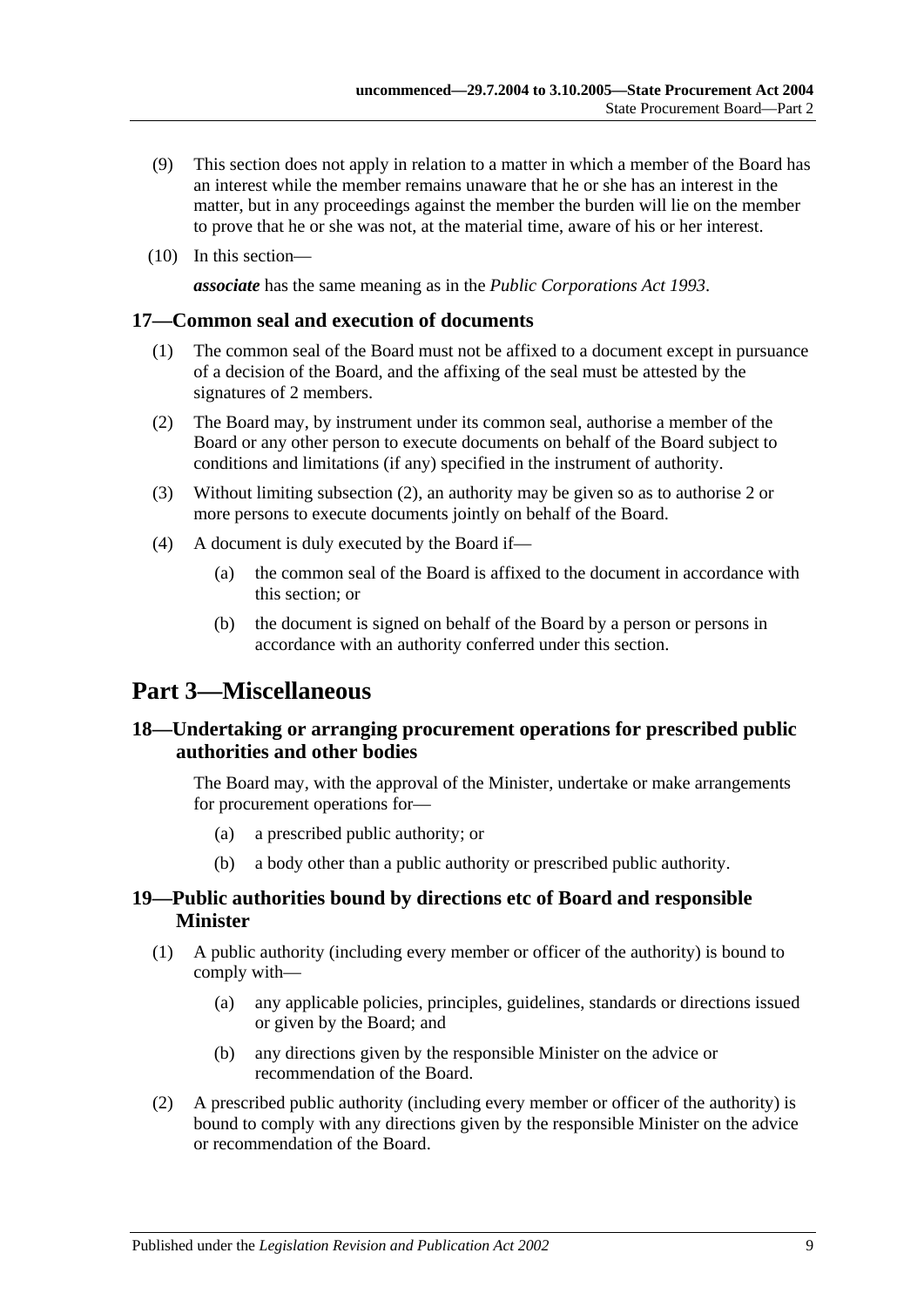#### <span id="page-9-6"></span><span id="page-9-0"></span>**20—Responsibility of principal officers in relation to procurement operations**

- (1) The principal officer of a public authority is responsible for the efficient and cost effective management of the procurement operations of the authority subject to and in accordance with the policies, principles, guidelines, standards and directions of the Board.
- (2) In [subsection](#page-9-6) (1), a reference to a principal officer includes a reference to a delegate of the principal officer.

#### <span id="page-9-1"></span>**21—Ministerial directions to Board**

- (1) The Minister may give general directions in writing to the Board about the performance of its functions.
- (2) A direction may require the Board to take into account a particular government policy or a particular principle or matter.
- (3) The Minister must, within 6 sitting days of giving a direction, cause a copy of the direction to be laid before both Houses of Parliament.
- (4) The Board must comply with a direction given by the Minister under this section.
- (5) Except as provided by this section, the Board is not subject to Ministerial control or direction.

#### <span id="page-9-2"></span>**22—Accounts and audit**

- (1) The Board must keep proper accounting records in relation to its financial affairs, and must have annual statements of account prepared in respect of each financial year.
- (2) The accounts must be audited at least once in every year by the Auditor-General.

#### <span id="page-9-3"></span>**23—Annual report**

- (1) The Board must, on or before 30 September in each year, deliver to the Minister a report on the administration of this Act and the work of the Board during the financial year ending on the preceding 30 June.
- (2) The report must incorporate the audited accounts of the Board for the relevant financial year.
- (3) The Minister must, within 14 sitting days after receiving a report under this section, have copies of the report laid before both Houses of Parliament.

#### <span id="page-9-4"></span>**24—Immunity from personal liability**

- (1) No personal liability attaches to a member of the Board, a member of a committee established by the Board or any other person engaged in the administration of this Act for an act or omission in good faith in the exercise or discharge, or purported exercise or discharge, of a power, function or duty under this Act.
- (2) A liability that would, but for subsection (1), lie against a person, lies instead against the Crown.

#### <span id="page-9-5"></span>**25—Regulations**

The Governor may make such regulations as are contemplated by, or necessary or expedient for the purposes of, this Act.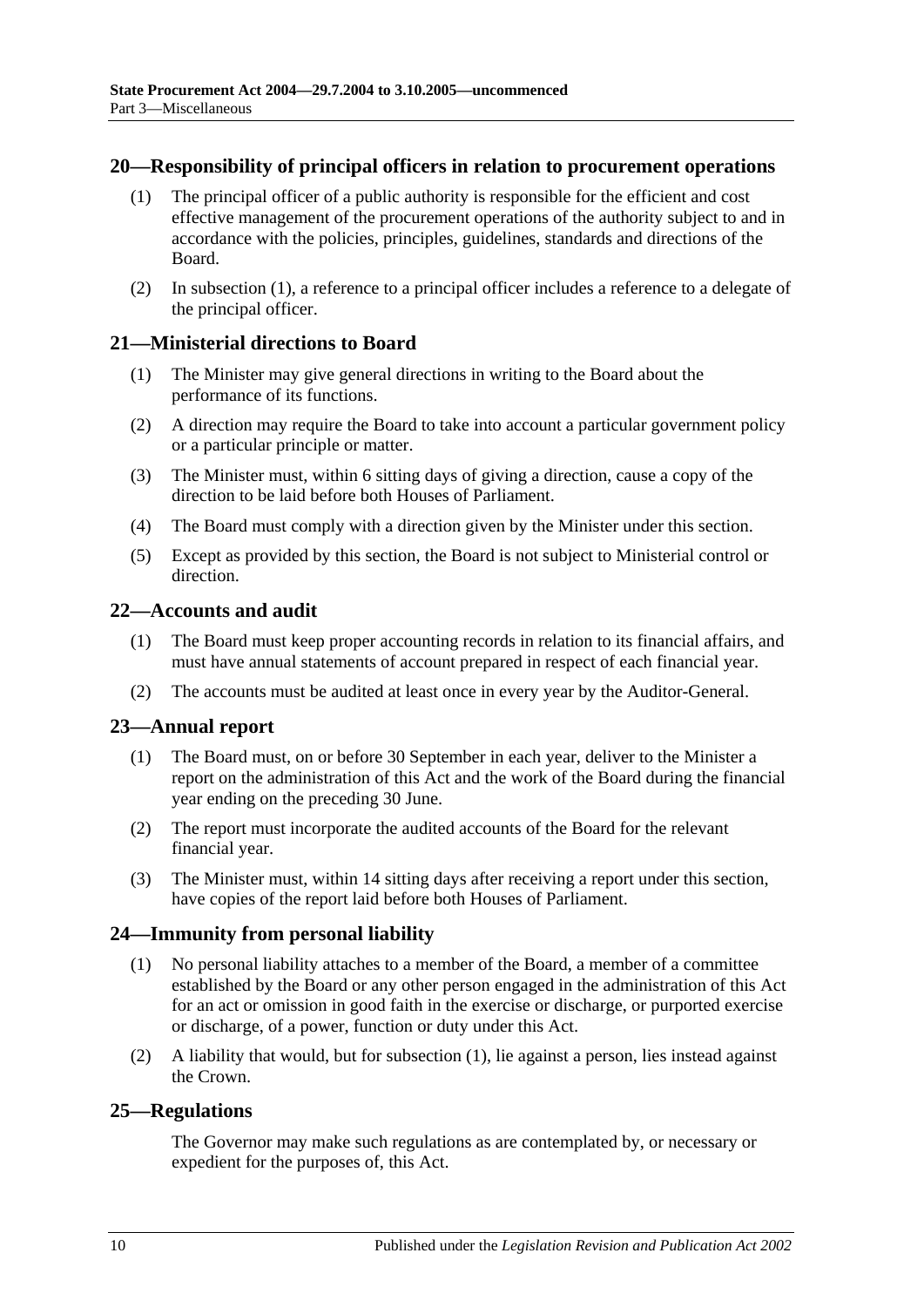# <span id="page-10-0"></span>**Schedule 1—Related amendment, repeal and transitional provisions**

# **Part 1—Preliminary**

### <span id="page-10-1"></span>**1—Amendment provisions**

In this Schedule, a provision under a heading referring to the amendment of a specified Act amends the Act so specified.

# **Part 2—Amendment of** *Gaming Machines Act 1992*

### <span id="page-10-2"></span>**2—Amendment of section 3—Interpretation**

Section 3(1), definition of *the Board*—delete the definition and substitute:

*Board* means the State Procurement Board;

# **Part 3—Repeal of** *State Supply Act 1985*

### <span id="page-10-3"></span>**3—Repeal of Act**

The *[State Supply Act](http://www.legislation.sa.gov.au/index.aspx?action=legref&type=act&legtitle=State%20Supply%20Act%201985) 1985* is repealed.

# **Part 4—Transitional provisions**

### <span id="page-10-4"></span>**4—Transitional provisions relating to Board**

- (1) The State Procurement Board is the same body corporate as the State Supply Board established under the *[State Supply Act](http://www.legislation.sa.gov.au/index.aspx?action=legref&type=act&legtitle=State%20Supply%20Act%201985) 1985*.
- (2) A reference in an instrument to the State Supply Board is (where the context admits) to be read as a reference to the State Procurement Board.
- (3) On the commencement of this clause, all members of the Board then in office vacate their respective offices so that fresh appointments may be made to the Board under this Act.
- (4) Despite section 14(3) of the *[Acts Interpretation Act](http://www.legislation.sa.gov.au/index.aspx?action=legref&type=act&legtitle=Acts%20Interpretation%20Act%201915) 1915*, if appointments are to be made to the Board under that Act prior to the commencement and for the purposes of [section](#page-3-3) 7, those appointments will take effect on the commencement of [section](#page-3-3) 7 and not before.